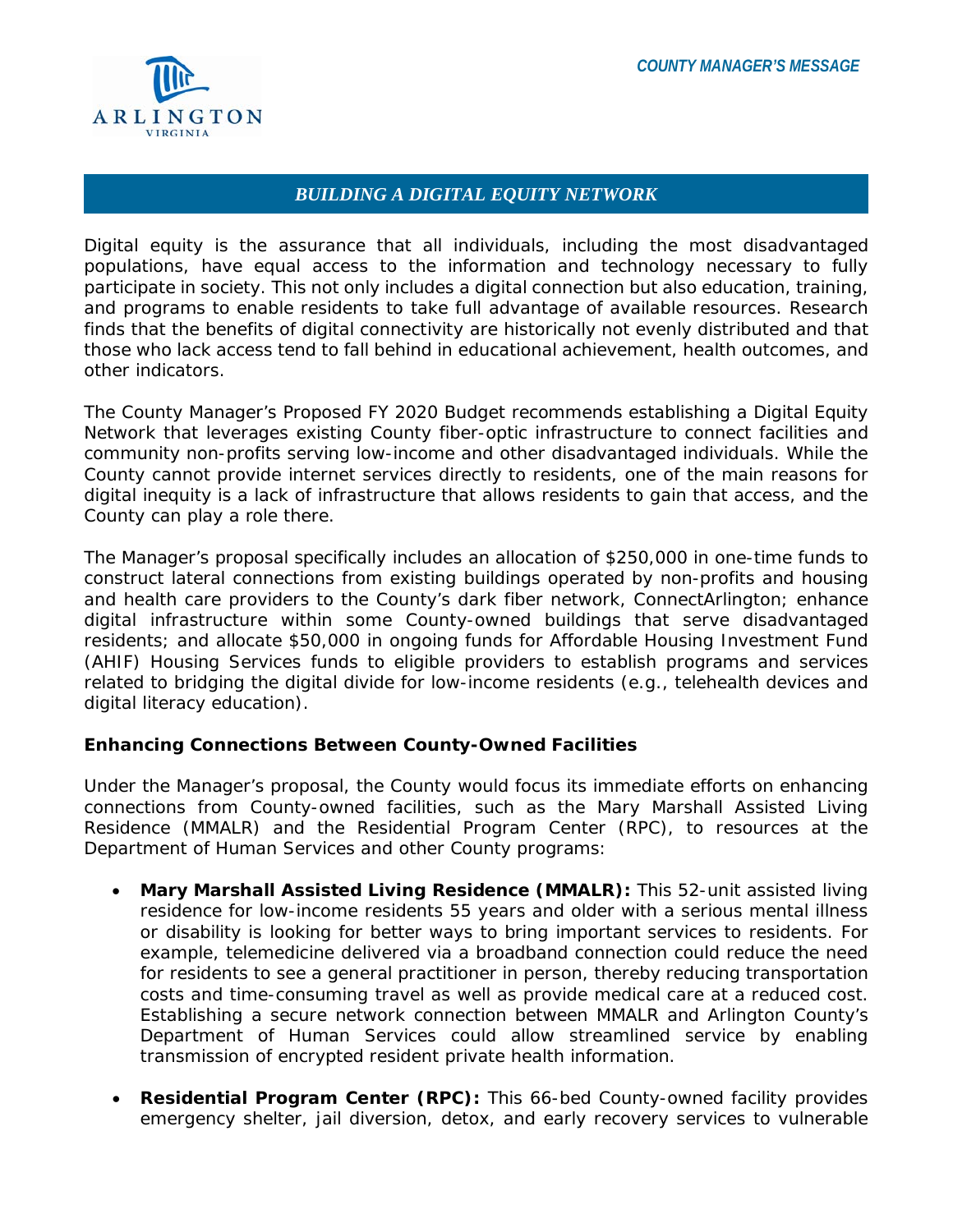single adults. A secure network connection currently exists between RPC and the County's Department of Human Services. However, with additional hardware and software enhancements, those at the RPC will be able to have video discussions with eligibility or intake workers (e.g., SNAP or Medicaid assistance or access to shelter intake for clients in detox), thereby eliminating unnecessary transportation costs and wait times. These enhancements will also enable shelter residents to participate in skills training offered by the Arlington Employment Center and online REEP English programs.

## **Helping Non-Profits Access and Leverage the Network**

Discussions are underway among County staff and community nonprofits to determine the best way nonprofits can use the County's ConnectArlington infrastructure to connect with each other and take advantage of government resources. Culpepper Garden and new affordable housing developments offer additional opportunities to build laterals and connect to the network:

- **Culpepper Garden:** This independent senior living facility, owned and operated by Arlington Retirement Housing Corporation (ARHC), consists of 267 affordable units for independent seniors and 73 apartments for residents who need 24-hour supportive services. It is the largest low-income retirement property in Arlington and provides a range of services to help residents live independently. A planned renovation funded in part by the County will provide updated building wiring to all units and improvements to lobbies and common areas to support internet connections for residents. Many Culpepper Garden residents currently have unreliable or no access to the internet. Any future connections by Culpepper Gardens to the ConnectArlington network could potentially provide residents access to telemedicine and telehealth services and other educational and health opportunities.
- **Upcoming Affordable Housing Projects Program**: Affordable housing providers, including the Arlington Partnership for Affordable Housing (APAH), Wesley Housing Development Corporation (WHDC), and AHC, Inc. have expressed interest in connecting to the Digital Equity Network. Several affordable housing projects sponsored by these partners, including Gilliam Place, Trenton Street, and The Berkeley, are slated for completion in the next few years and these partners will continue to work with County staff in exploring ways to implement equitable digital connections and services for future residents.

## **Leveraging Existing Experience and Examples**

The County undertook its first digital equity demonstration project in December 2017, upon approval from the County Board. The project provided broadband infrastructure to Arlington Mill Residences, a family-friendly affordable housing complex on Columbia Pike, and funded broadband access for residents for a period of three years. While the County is still capturing data necessary to gauge success of the project, the efforts and services at Arlington Mill provide a potentially useful template for making similar investments in infrastructure, resources, and training in the future. The pilot has also sparked a community conversation